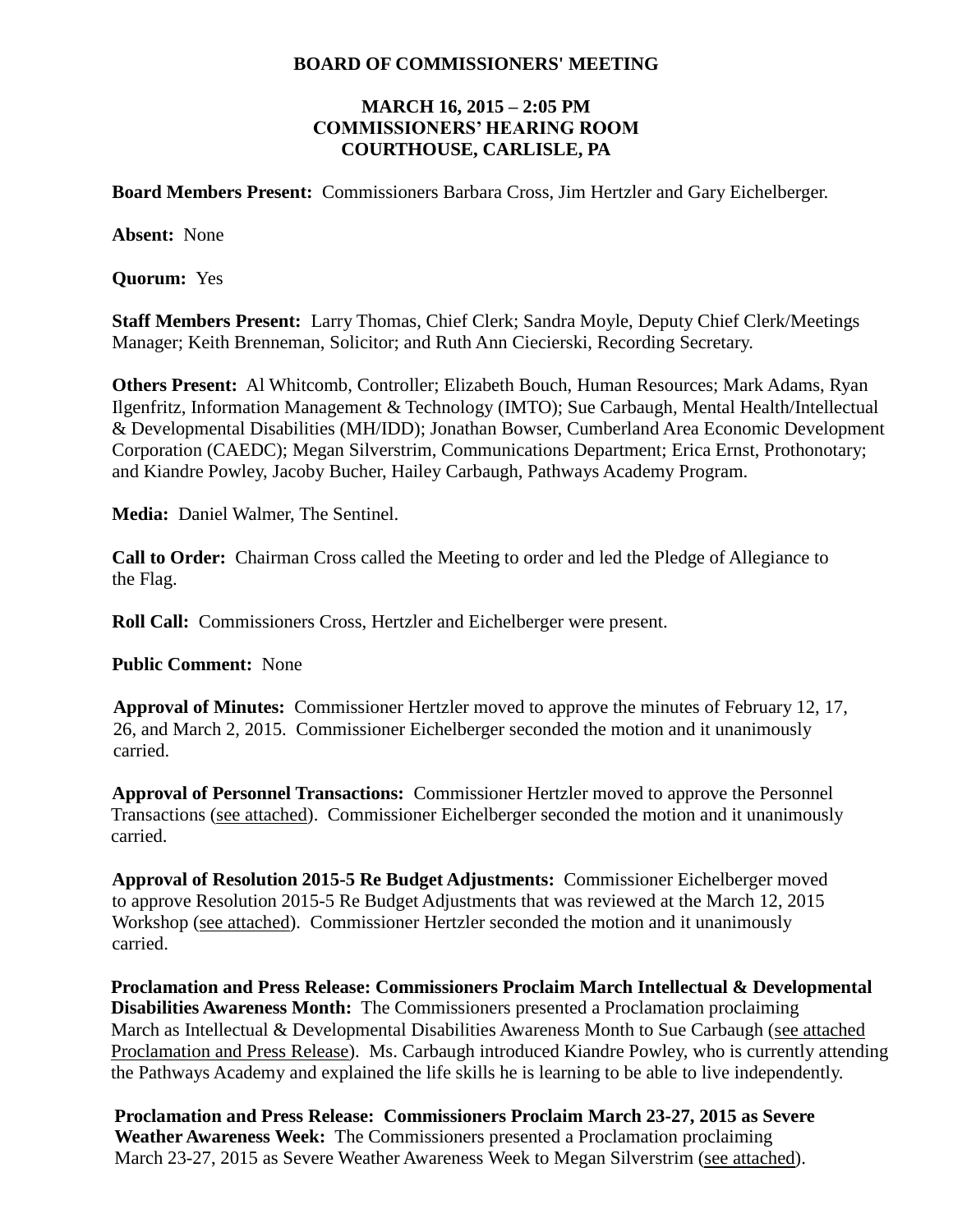Ms. Silverstrim explained the purpose of Severe Weather Awareness Week is to remind citizens to prepare for the unexpected severe weather that can occur this time of year (see attached Press Release).

**Review and approval of Cooperation and Indemnification Agreements between County of Cumberland and Cumberland County Industrial Development Authority (IDA):** Jonathan Bowser reviewed the Cooperation Agreement between the County of Cumberland and Cumberland County IDA for Obligation to Reimburse Expenditures Related to Redevelopment Assistance Capital Program Grant Army Heritage Center Foundation Project and the Indemnification Agreement pursuant to the Redevelopment Assistance Capital Program (see attached).

Commissioner Eichelberger moved to approve the Cooperation Agreement between the County of Cumberland and Cumberland County Industrial Development Authority (IDA). Commissioner Hertzler seconded the motion and it unanimously carried.

Commissioner Hertzler moved to approve the Indemnification Agreement between the County of Cumberland, the Industrial Development Authority (IDA) and the Army Heritage Center Foundation (AHCF). Commissioner Eichelberger seconded the motion and it unanimously carried.

**Contracts/Grants**: Commissioner Hertzler moved to approve the following Contracts/Grants that were reviewed at the March 12, 2015 Workshop. Commissioner Eichelberger seconded the motion and it unanimously carried.

- a. **Aging & Community Service Agreement**
	- Allied Attorneys of Central Pennsylvania LLC Addendum
- b. **Bureau of Elections Agreement**
	- Penske Truck Leasing Truck Rental for May 2015 Primary
- c. **Children and Youth Services Agreements**
	- Appalachian Youth Services, Inc.
	- George Junior Republic in Pennsylvania
	- George Junior Republic in Pennsylvania Addendum
	- Preventative Aftercare, Inc.
- d. **Claremont Nursing and Rehab Center Agreements**
	- Companion Radio
	- J.C. Ehrlich Company
	- Premier GPO Addendum
- e. **Conservation District Grant Application**
	- Submission of Grant Application to the PA Association of Conservation District
- f. **Controller's Office Agreement**
	- InfoSeal Service Agreement
- g. **Human Resources Grant & Agreement**
	- DCED Grant Application Early Intervention Program
	- Prevention Health Screenings
- h. **IMTO Agreement**
	- Link Computer Corporation
- i. **MH/IDD Agreements**
	- FY 2014-2015 Intellectual and Developmental Disabilities Agreements
		-
		- $\triangleright$  AHEDD Inc.<br> $\triangleright$  Angels on Ca
		- Angels on Call LLC<br>
		> Easter Seals Western Easter Seals Western and Central PA, Inc.<br>
		Experience Systems, Inc.  $d/b/a$  Keystems
		- Keystone Service Systems, Inc. d/b/a Keystone Human Services Central PA
		- > PA Lifesharing LLC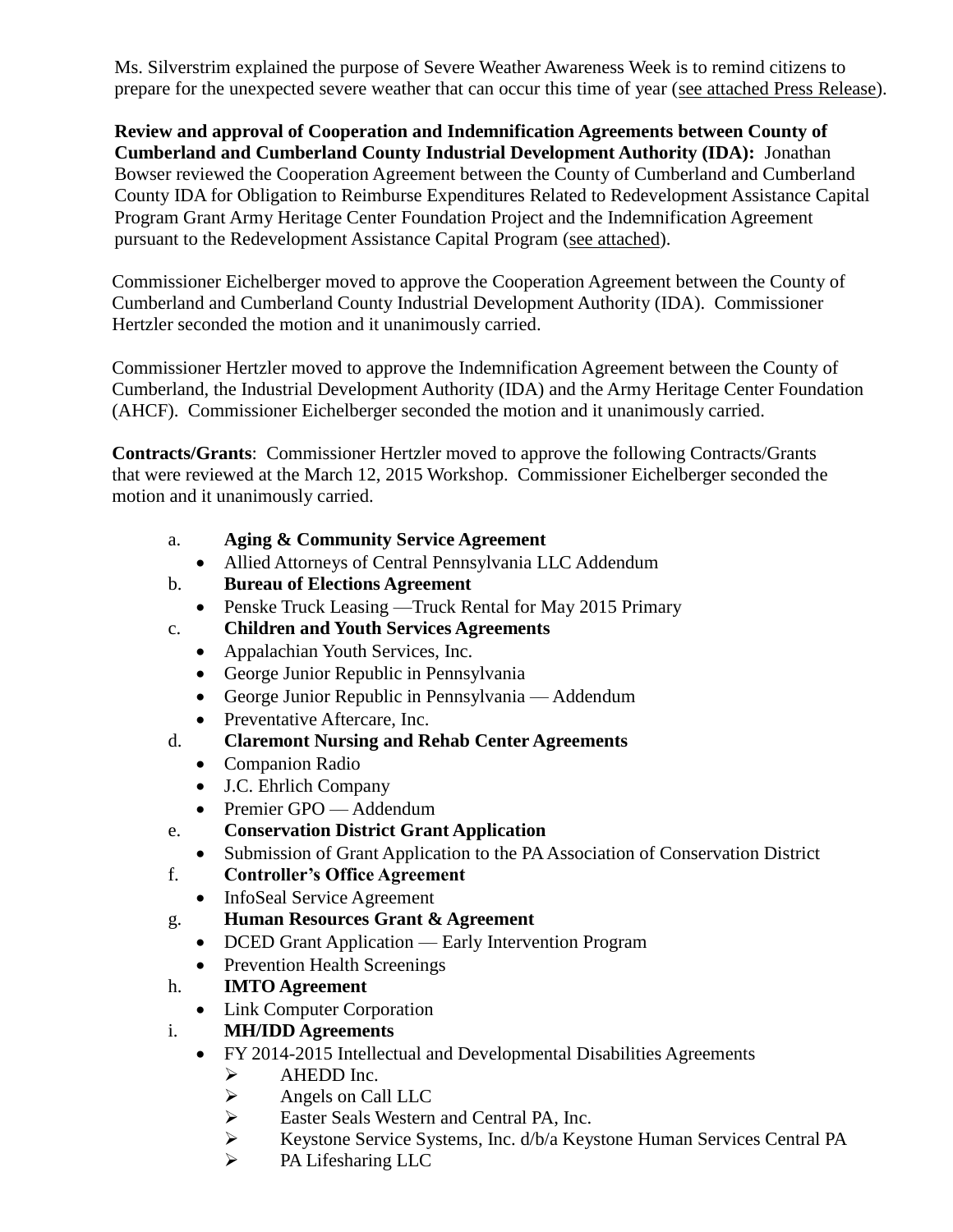- $\triangleright$  The ARC of Cumberland and Perry Counties
- $\triangleright$  Valley Community Services, Inc.
- York/Adams Counties MH/IDD Program
- HIPPA Business Associate Agreements IDD\*
	- Addus HealthCare, Inc. d/b/a Addus Homecare
	- Easter Seals Western and Central PA, Inc.

# j. **Planning Agreements**

- HRG Proposal for Engineering Services Cumberland County Bridge Y-15 Preservation Project
- $\bullet$  HRG Proposal for Engineering Services-Supplement A Cumberland County 2015 Bridge Maintenance Repairs
- HRG Change Order No. 2 Enck's Mill Road Bridge Replacement Dickinson Township, Cumberland County, PA
- k. **Public Safety Agreement**
	- Eaton Corporation 3 Yr. Agreement for Preventative Maintenance on Flywheel UPS
- l. **Recycling & Waste Grant Application**
	- Submission of Recycling Grant Disbursement Request to the PA Department of Environmental Protection — reimbursement of \$250,000 toward the purchase price of the new horizontal wood grinder.
- m. **Tax Claims Agreement**
	- Government Software Services, Inc. Addendum

# **Approval of the County's 2014 Consolidated Annual Performance and Evaluation Report:**

Commissioner Eichelberger moved to approve the County's 2014 Consolidated Annual Performance and Evaluation Report that was reviewed at the March 12, 2015 Workshop. Commissioner Hertzler seconded the motion and it unanimously carried.

### **Approval of Reappointments and Appointments to the Agriculture Extension Board:**

Chairman Cross moved to approve the reappointments of James Caplinger and Kay Knepp to the Agriculture Extension Board for three year terms to expire on December 31, 2017. Commissioner Hertzler seconded the motion and it unanimously carried.

Chairman Cross moved to approve the appointments of Jean Spears, Jerry Ogline and Alyssa Knisely to the Agriculture Extension Board for three year terms to expire on December 31, 2017. Commissioner Hertzler seconded the motion and it unanimously carried.

**General Disbursements Transfer Authorizations:** Commissioner Hertzler moved to approve the following General Disbursements Transfer Authorizations. Commissioner Eichelberger seconded the motion and it unanimously carried.

| a. | 03/02/15 | \$. | 295.72         |
|----|----------|-----|----------------|
| b. | 03/02/15 | \$  | 13,603.51      |
| c. | 03/02/15 | \$  | 313,180.03     |
| d. | 03/02/15 |     | \$1,303,702.22 |
| e. | 03/06/15 | \$. | 1,552.78       |
| f. | 03/06/15 | \$  | 4,306,873.11   |
| g. | 03/06/15 | \$  | 251.49         |
| h. | 03/06/15 | \$. | 22,228.25      |
| i. | 03/10/15 | \$  | 1,220.00       |
| i. | 03/11/15 | \$  | 6,030.94       |
| k. | 03/13/15 | \$  | 121,537.07     |
| L  | 03/13/15 | Ś   | 1,912,902.25   |
|    |          |     |                |